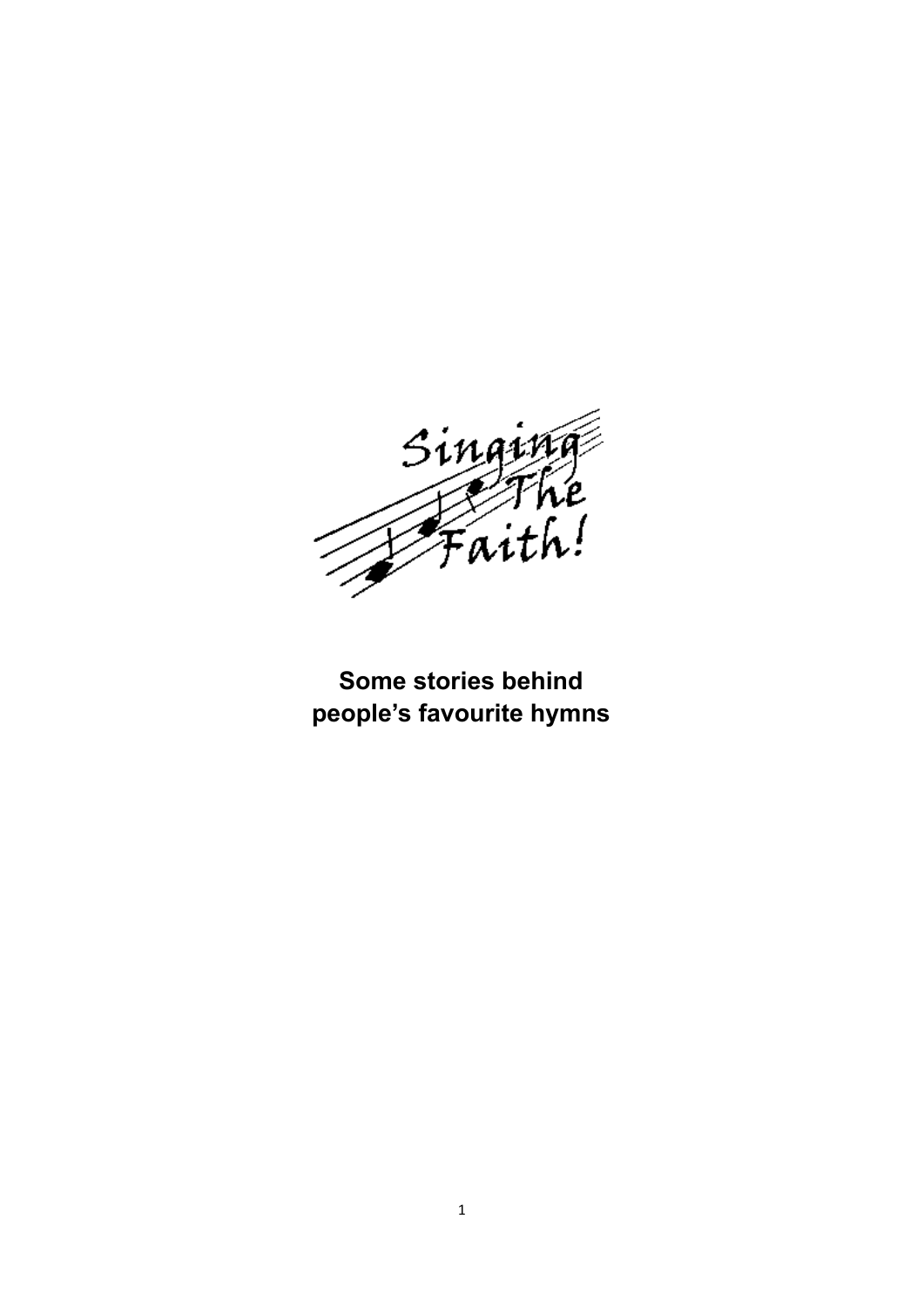#### *372 - Come down, O Love divine* (Chosen by Bev Thompson)



When I was 10 years old and at an 'all boys' school in Doncaster our class had a visit from a Mr 'Pip' Appleby who worked for the BBC Schools Broadcasting Service. He was looking for 7 or 8 boy trebles who could sing a little, to perform a simple hymn tune as part of an educational programme. I was one of the chosen few. We had a day off school and had to go to the BBC studios in Leeds where we practised and then recorded 'Come down, O Love Devine' to the tune of Down Ampney . It must have been alright as we later listened to it being broadcast and being played to the whole School.

That wasn't the end of it as, because of the broadcast I was asked to join the choir of St Georges Church (now Cathedral). This was my first introduction to Church music and, indeed, to religion and becoming a Christian, as my parents, who would say that they were 'Church of England', didn't actually go to Church. By a strange quirk of fate there was a male alto in the choir called Rupert Hughes and, although I didn't know it at the time, he was my eventual wife's father. And so, 'Come down O Love Devine' was a turning point in my life and I will always associate it with my long and happy marriage to Jean and our children and grandchildren and indeed to our extended family here at Elvet over the last 43 years So please join with me in singing it lovingly, as it is a personal request from each and every one of us for the Holy Spirit to come into our lives to inspire and influence us with His grace.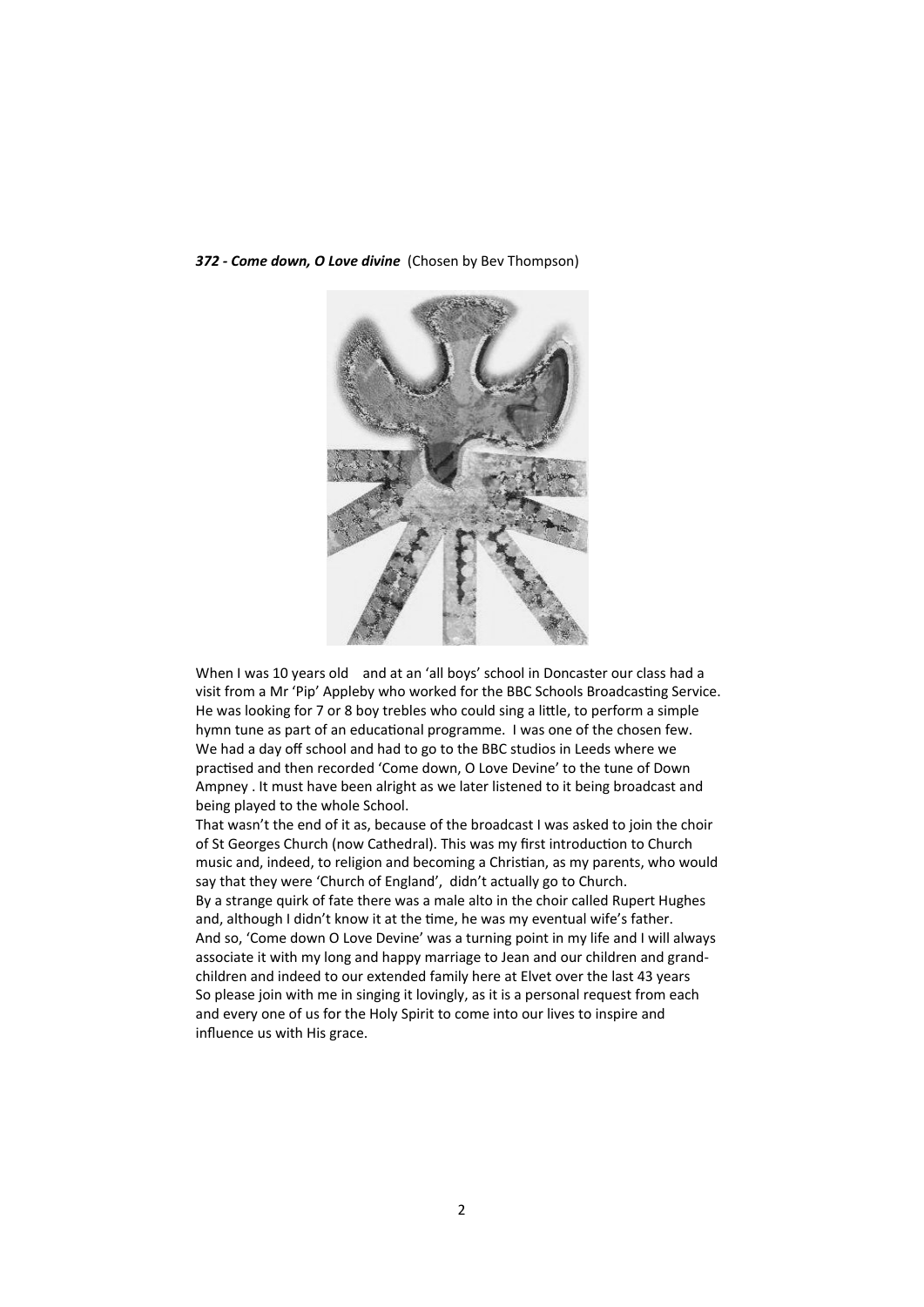

I must apologise in advance for this being a self-indulgent exercise without a profound message but I hope you may find it interesting. To explain my choice of hymn I need to take you back to the summer of 1940 - the year of the Battle of Britain - to Seaham, Deneside Junior Mixed School. I am eleven years old and in the top class of the school and we are learning hymns for the school assembly. The tall windows are wide open because it is a very hot morning.

Our teacher Mr Armstrong is singing and beating time with his cane - a short rattan instrument bound in several places with black insulating tape for he used it with such vigour that it often split and needed repair. He uses the same cane to tap out the rhythm as he points out the notes on a tonic sol-fa chart fastened to the blackboard. We learned all our hymns in this way and I can still remember the tonic sol-fa of many hymns for which I can no longer recall the words. If you will excuse my voice I will sing you an example – Do Me So Me Fa So La Te Do - Me Me Ray Do Te La So - Ray Ray Do Te La Do Me Ray - Me Ray Do Te Do Do Te Do. I hope you were able to recognise "Let us with a gladsome mind" as it is still clear in my mind even though I learned the notes over seventy years ago.

I learned "Breathe on me, breath of God" in exactly this way and, even though I had an intimate acquaintance with Mr Armstrong's cane – though top of the class, I was frequently caned for day-dreaming and drawing in the margins of my work books – this does not spoil my memories. In fact, Mr Armstrong was very helpful to me, often finding art materials at a time of war shortages.

Now as I hear this hymn, I am back in that classroom, with the scent of new grass coming in the windows, the sight of rows of jars full of wild flowers and that wonderful smell, which only seems to occur in schools, of hot goldfish tanks on hot windowsills.

Happy, happy memories of a loved teacher and a well-loved school.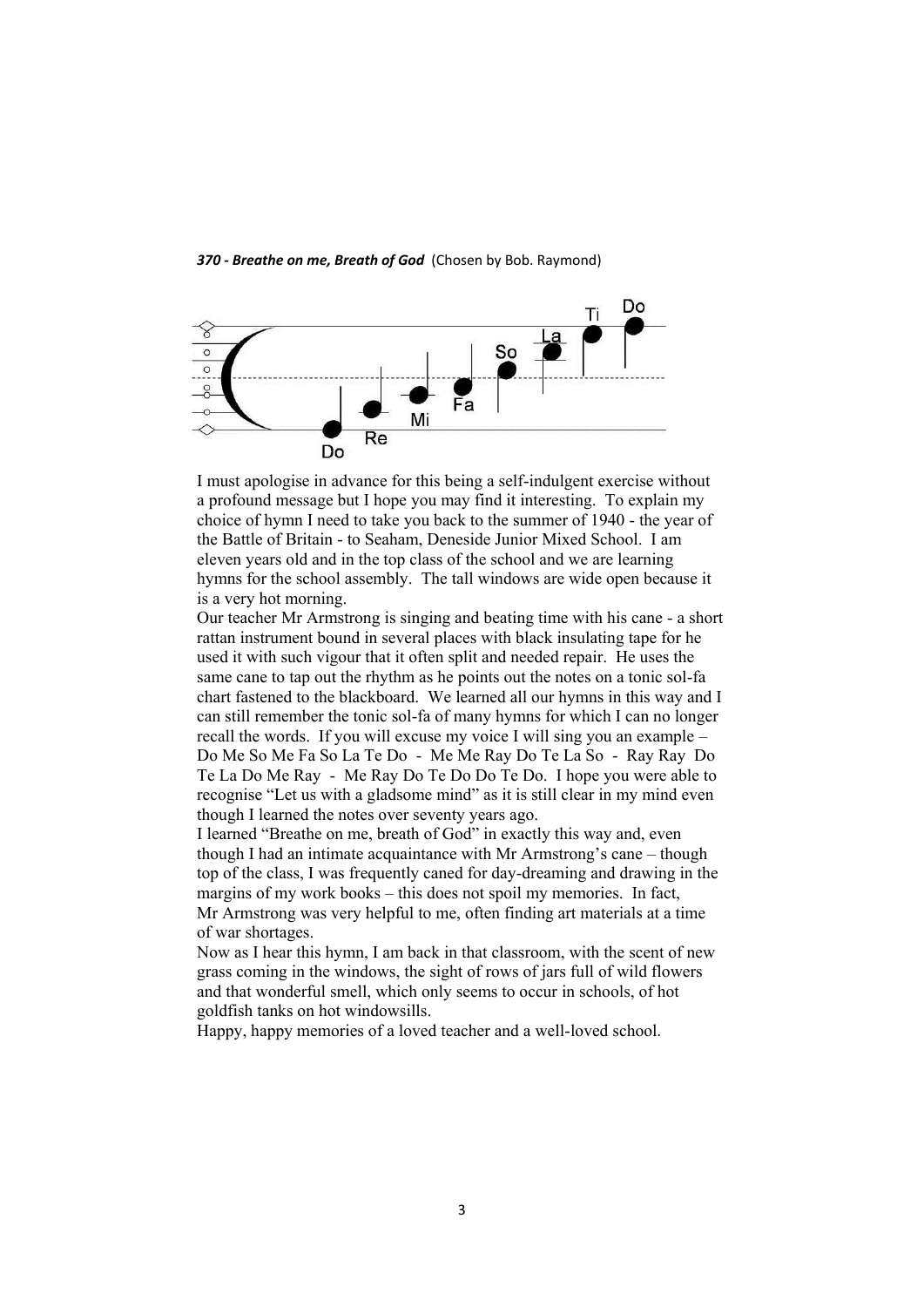### *527 - Pray for a world where every child* (Chosen by Martin Clark)

Author: Ruth Duck (b. 1947) Tune: Haven; Composer: Ian Howarth (b. 1955)



Having been heavily involved in the compilation of *Singing the Faith*, I chose this hymn as an example of the way in which we sought to include new hymns that reflected contemporary individual, local and global realities and which offered a Christian response to them. Sung immediately before the prayers of intercession, the hymn's powerful prayer for pure motives in love and passion and its concern for justice, welfare and equality seemed particularly fitting at a time when the news has been dominated by Operation Yewtree, the necessity of food banks and innocent people suffering in many violent conflicts around the world. It was written by Ruth Duck, who is Professor of Worship at Garrett-Evangelical Theological Seminary in Evanston, Illinois. The tune, specially composed for this text, and first published in *Singing the Faith* is by Ian Howarth, a Methodist Minister who was a fellow member of the committee responsible for compiling the hymn book, and is now Chair of the Birmingham District of the Methodist Church.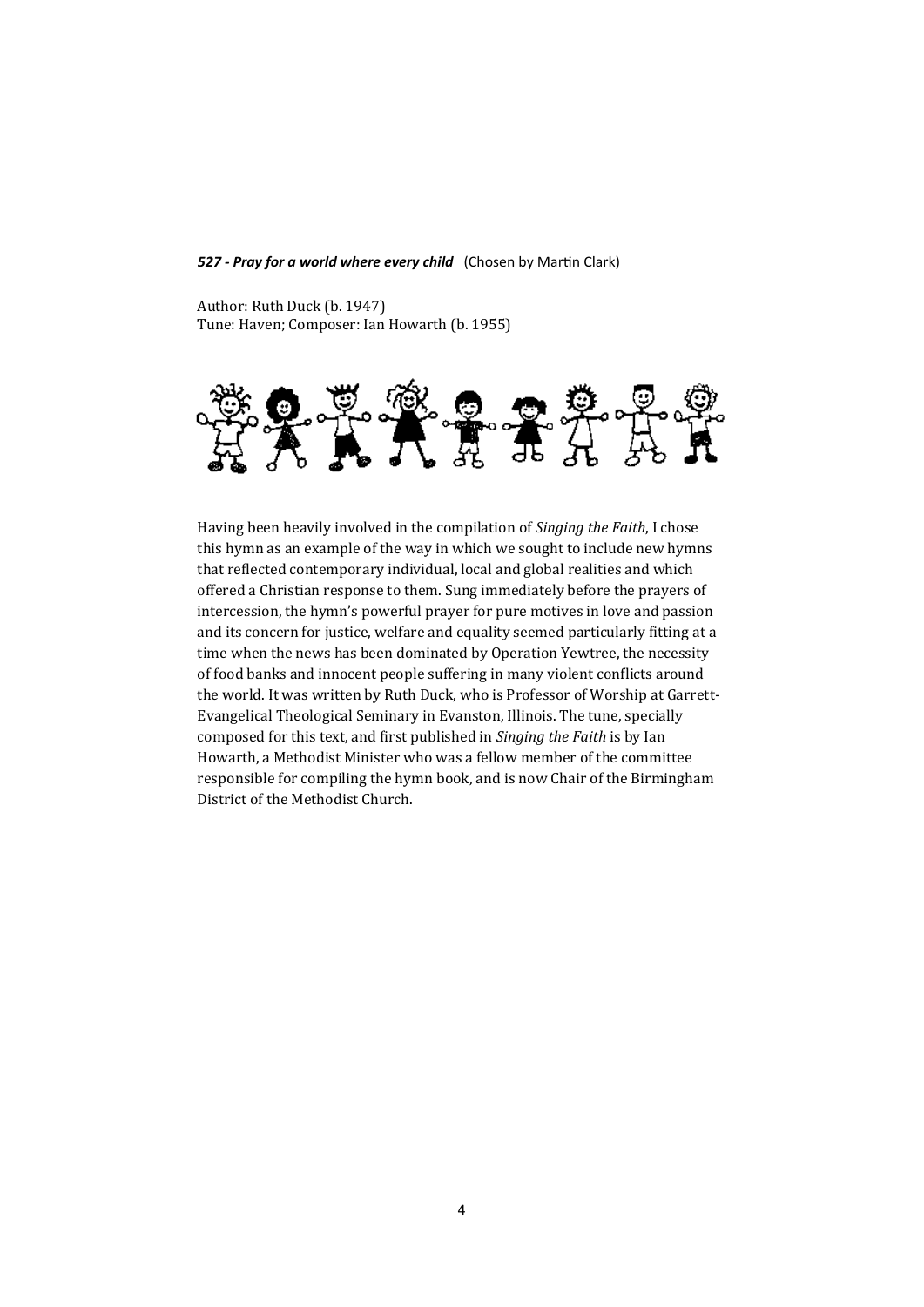## *693 - Beauty for brokenness* (Chosen by Jeannette Bygate)

A few years ago we went with the charity Global Care to Cambodia, to visit the orphanage of Rostitus Cheng in Poipet – for which we had been raising funds. Cambodia was obviously still very much a post-war country, and one of the first things we were shown when we arrived in the capital Pnom Pen was the school where, during the war in the 1970s,

torture took place on a large scale. People were brought here to "confess" – their only "crime" being that they were educated. From there they were taken to the "killing fields" where they were brutally killed in their thousands – young, old, children and babies – and dumped in mass graves by the Pol Pet regime. We also went to see these Killing Fields: it was a terrible place where the evidence of what had happened here was still showing beneath our feet. Nobody could walk round here dry-eyed. It was a place of total despair! And yet, in the middle of all this, we sat down at a rough wooden table with Titus who told us about his life … And there was hope.

During the war, Titus and his mother had managed to escape across the border to Thailand. (His father had been murdered, and his brother died on the way.) Soon after that, his mother died, and Titus became a street-child, scavenging for food. Fortunately, a Christian woman took him in and raised Titus as her own child; she gave him schooling and told him about God and Jesus. Titus became a Christian and, after the war, he returned to Cambodia where he settled with his wife Maria and their two children. But there were/are many street children in Cambodia, and Titus could not forget that he once had been a street-child himself: Titus and Maria took in several children and, later, also started a school for slum children, giving them a meal after the lessons – their only meal of the day … We visited the orphanage and school in Poipet, and – as Titus was in personal contact with the slum families – visited people in the slums, too: desperately poor, living in places you cannot really call dwellings, with hardly a roof over their heads, no facilities, no privacy, no nothing.

In the orphanage was an atmosphere of peace and love and the children were happy there! (How Titus came into contact with Global Care is another [wonderful] story.)

Last year we went back to Cambodia to visit the new home outside Poipet, in the countryside – for which our church had raised funds. A lovely place with a lot of potential – and happy children.

We were very pleased to see that nowadays many groups of (young) volunteers come into Cambodia to help people, to teach them and to bring them the good news of the gospel – Beauty for brokenness!

Whenever we sing this hymn, it brings back memories of Cambodia, and it never fails to move us. In fact, we call it: "Our Cambodia hymn".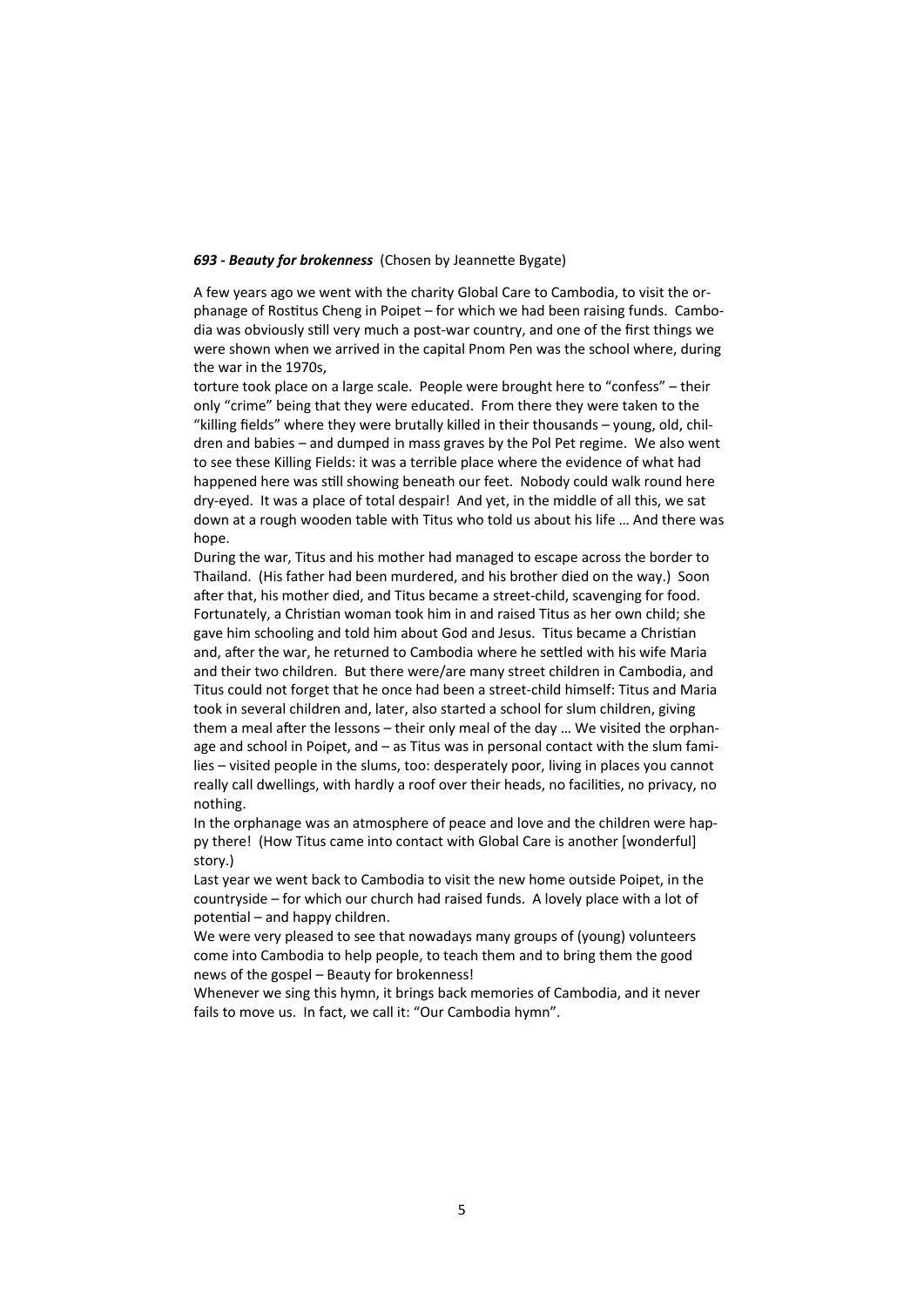## *410 - Lord, Your church on earth is seeking* (Chosen by Janet Davies)

As some of you will know, as a newly married couple, we went to live in the Bahamas for three years- Colin to work in the High School run by the Methodist Missionary Society, and I to work in banking for two years, and then for the local airline.

We spent six months living in the house of the headmaster of the school- the Rev. Geoffrey Litherland, whilst he and his wife were on furlough in England, and for a further three months when Geoffrey cam back alone as his wife had had major surgery and remained at home to recover.

During this time, The Methodist Church in the Caribbean held their conference in Nassau, and Hugh Sherlock who was based in Jamaica was the president of conference. He was entertained by us one evening, and what a charming, thoughtful entertaining man he proved to be, and, of course, an excellent preacher and teacher at the services he conducted.

We had a holiday in Jamaica, three days in Kingston and eleven days in a small guest house fourteen miles and 148 hairpin bends from Kingston in the Blue Mountains. This was where the English soldiers stayed during the very hot, humid weather to escape from the heat and diseases in previous times. When in Kingston, on Sunday afternoon we decided we would walk to the harbour to look at the ships. We were stopped by a local policeman and told we should go no further, as being white he could not say that we would be safe. We turned around, and he watched us walk quite a distance back towards the hotel. The next evening, we decided there was a film being shown that we had wanted to see but missed earlier so thought we would go. The hotel receptionist saw us about to leave and asked where we were going, when we told him, he insisted that we had a taxi, and when it arrived he went out with us, and told the driver that he must find out what time the film ended and to be certain to be waiting for us- just in case!

In the mountains we stayed with two sisters who were lovely and looked after us incredibly well. One morning, with another young couple we went for a walk higher up than the guest house, and came out onto what had been the parade ground for the soldiers. Coming towards us was a very elderly Jamaican man with a wooden tray on his head, loaded with bananas. We asked if we could buy some, and they were the most delicious ones we had ever tasted- small, sweet, and warm from the sun. We had quite a conversation with him, although we found the Jamaican accent a little difficult to understand, as no doubt, he found our accents equally strange.

I hope these two snapshots five a flavour of the Jamaica in which Hugh Sherlock lived and worked. "In the streets of every city where the bruised and lonely dwell, Let us show the Saviour's pity, Let us of his mercy tell" This is one of my favourite hymns because of the memories of the holiday we spent in Jamaica, but of the lovely people we met there, and especially the time we spent in the company of Hugh Sherlock.